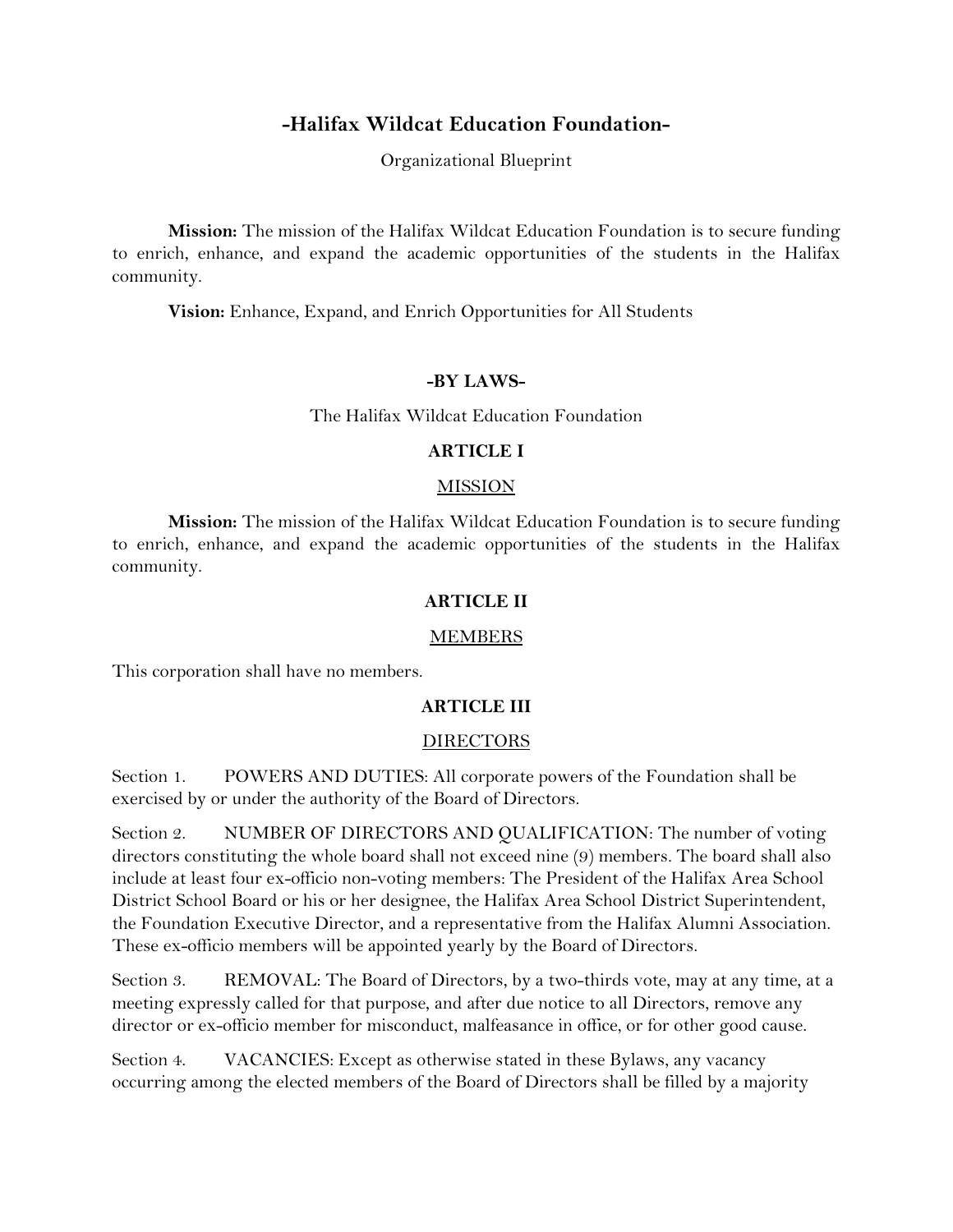vote of the Directors then in office. A Director elected to fill a vacancy shall be elected for the unexpired term of the predecessor.

Section 5. COMPENSATION: No Director shall receive, directly or indirectly, any compensation for his or her services as Director.

Section 6. TERM OF OFFICE AND ELECTION: Each elected Director shall serve for a term of three (3) years, and until a successor is elected and qualified, or until his or her earlier death, resignation or removal. One-third of the Directors shall be elected each year at the Annual Meeting by a majority vote of the Directors then in office. Nominations for Director may be submitted by the Nominating Committee or by individual Board members*.* Directors are permitted to serve multiple terms. Terms shall begin on January 1 after election at the annual meeting.

Section 7. TERM OF OFFICE FOR INITIAL BOARD AND OFFICERS. For the inaugural Board of Directors, which shall be the initial Board for Foundation, and in order to provide consistency in the Board and continuity in the operation and management of the Foundation, the inaugural terms of three Directors shall be designated as 1 year positions and shall begin on the date of appointment and end on December 31 of the first full calendar year thereafter. The inaugural terms for three different Directors shall be designated as 2 year positions and shall begin on the date of appointment and end on December 31 of the second full calendar year thereafter. The inaugural terms for three different Directors shall be designated as three (3) year positions and shall begin on the date of appointment and end on December 31 of the third full calendar year thereafter. All future Directors shall serve three year years as specified in Section 6 above. This shall provide for staggered vacancies and elections for positions of the Board thereafter.

Section 8. CONFLICT OF INTEREST.Whenever a Director has a financial or personal interest in any matter coming before the Board of Directors, the affected person shall have an affirmative duty to do all of the following: a) fully disclose the nature of the interest; and b) withdraw from discussion, lobbying, and voting on the matter. Any transaction or vote involving a potential conflict of interest shall be approved only when a majority of disinterested directors determine that it is in the best interest of the Foundation to do so. The minutes of meetings at which such votes are taken shall record such disclosure, abstention and rationale for approval.

### **ARTICLE IV**

#### **OFFICERS**

Section 1. NUMBER: The officers of the Foundation shall consist of a President, a Vice President, a Secretary, a Treasurer, and such other officers as the Board of Directors may from time to time appoint.

Section 2. ELECTION AND TERM OF OFFICE: The officers of the Foundation shall be elected annually by the Board of Directors, immediately following the election of Directors, at the regular Annual Meeting. Officers will be elected by a majority votes of the Directors then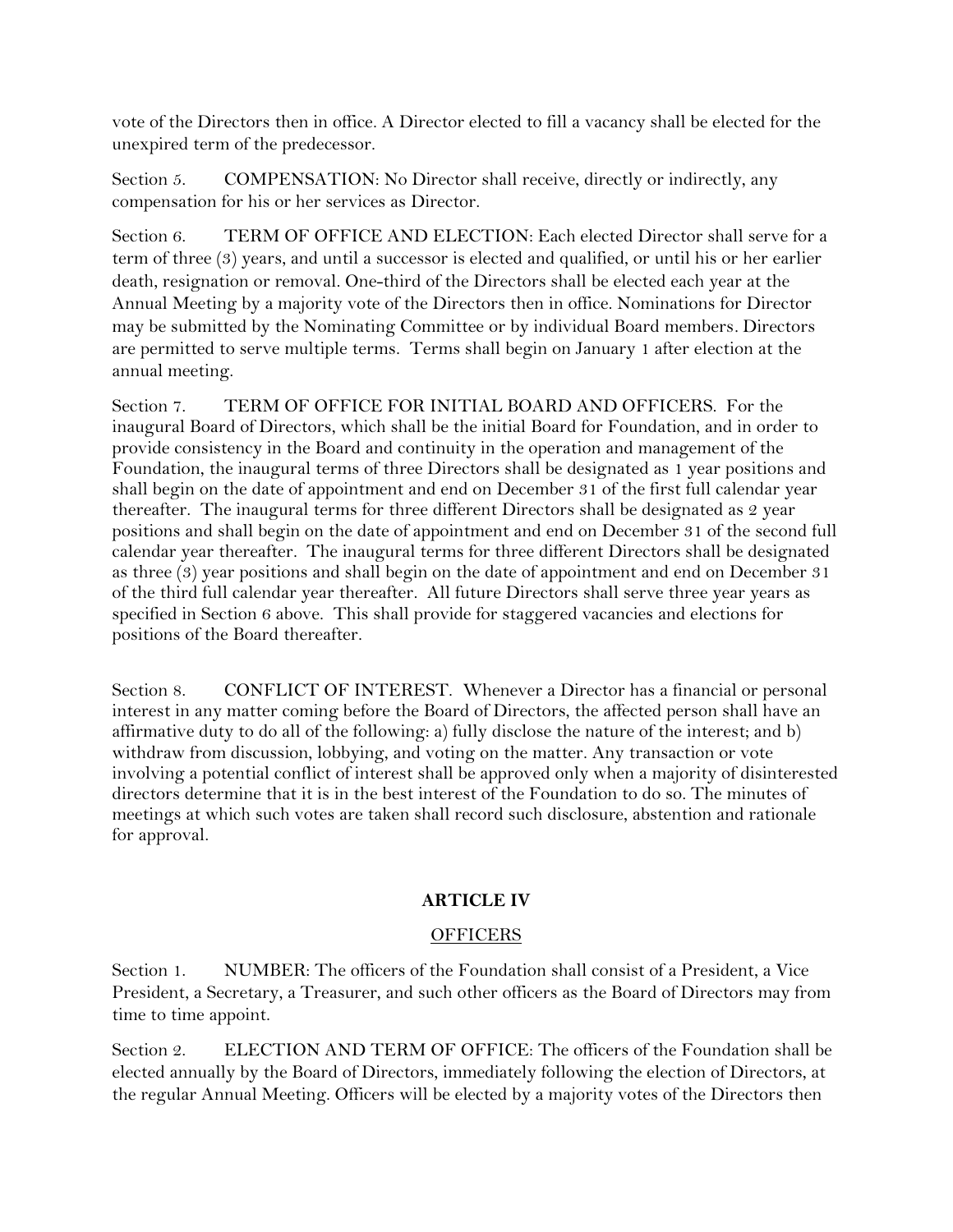in office. Vacancies may be filled at any meeting of the Board of Directors. Each officer shall hold office until a successor shall have been duly elected and qualified, and each shall be eligible to succeed himself or herself in office.

Section 3. PRESIDENT: Subject to control of the Board of Directors, the President shall have general supervision of the affairs of the Foundation. The President shall preside all meetings of the Board of Directors, and shall have such other duties as may be prescribed by the Board. The President shall serve as an ex-officio member of all Committees, with the exception of the Nominating Committee.

Section 4. VICE PRESIDENT: In the absence of the President, the Vice President shall perform the duties of the President. The Vice-President shall have such other powers and duties as may be assigned by the Board.

Section 5. THE SECRETARY: The Secretary shall keep minutes of the proceedings of all meetings of the Board of Directors. The Secretary shall have custody of the seal of the Foundation and shall have authority to cause such seal to be affixed to, or impressed or otherwise reproduced upon all documents the execution and delivery of which on behalf of the Foundation shall have been authorized.

Section 6. THE TREASURER: The Treasurer shall have stewardship of Foundation funds and securities and shall keep full and accurate records of all receipts and disbursements in books belonging to the Foundation. The Treasurer shall cause all monies and other valuable effects to be deposited in the name and to the credit of the Foundation in such depositories as may be designated by the Board of Directors.

Section 7. REMOVAL: An officer may be removed at any time for cause by a two-thirds vote of all Directors in office.

Section 8. VACANCIES: Any vacancy occurring in any office of the Foundation shall be filled by a majority vote of the Board of Directors.

# **ARTICLE V**

### COMMITTEES

Section 1. COMMITTEES: The Board of Directors shall create committees as needed.

### **ARTICLE VI**

### MEETINGS

Section 1. ANNUAL MEETING: The Annual Meeting of the Board of Directors shall be held once a year, generally in October, at a specified date, time, and location.

Section 2. REGULAR MEETINGS: In addition to the Annual Meeting, regular meetings shall be held as needed.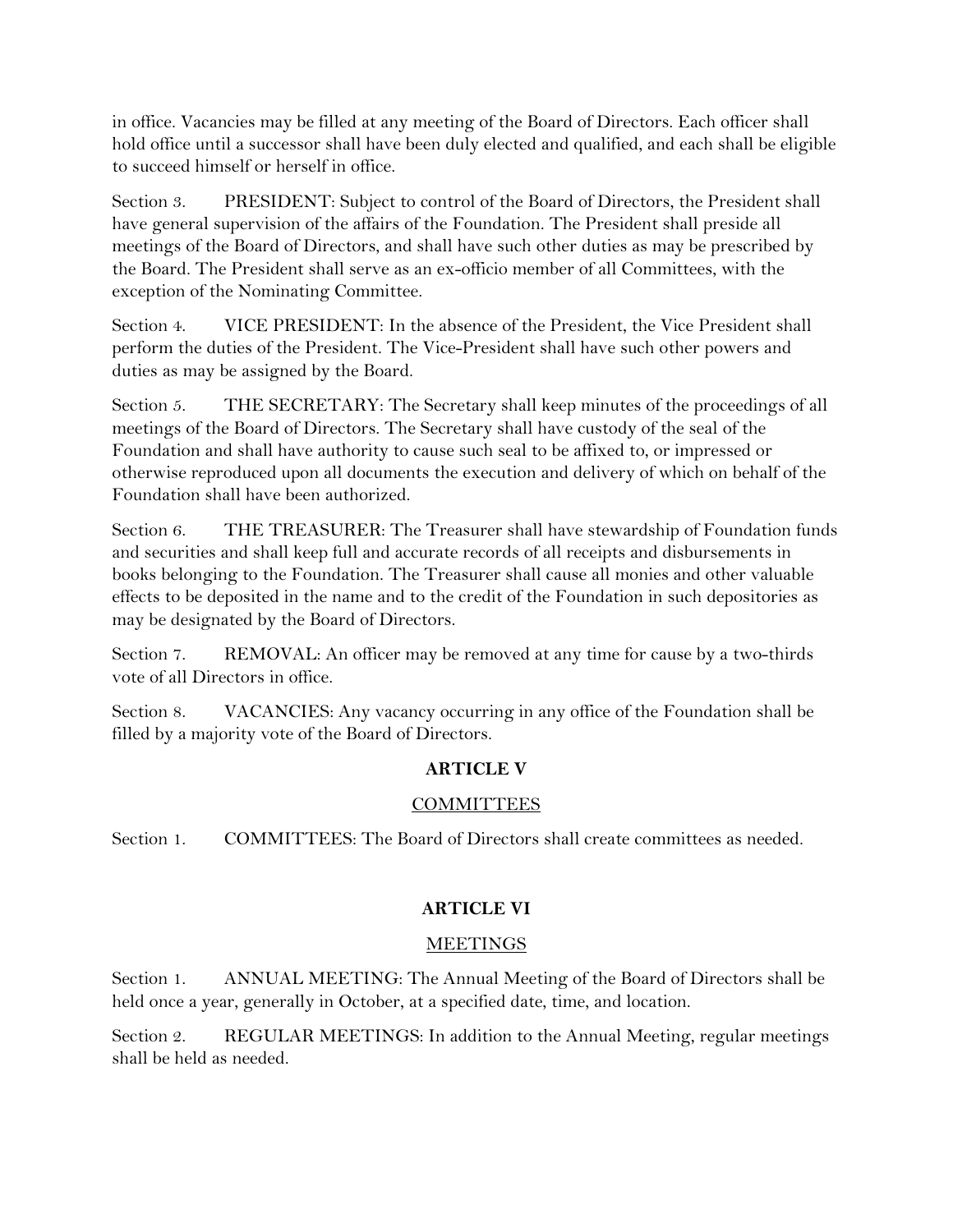Section 3. NOTICE OF MEETINGS: Appropriate notice of the Annual Meeting and all regular meetings shall be given to all members of the Board of Directors not less than five days before such meetings.

Section 4. QUORUM: A majority of all Directors then in office shall constitute a quorum at all meetings. All action of the Board of Directors, except as otherwise provided in the Bylaws, shall be by majority vote of the Directors present and voting at any meeting.

Section 5. SPECIAL MEETINGS: A special meeting of the Board of Directors may be called upon written request of the President, or any two Directors. Written notice of such special meeting shall be given to the Directors not less than five  $(5)$  days before such special meeting.

Section 6. WAIVER OF NOTICE: A Director may waive notice of any meeting in writing signed by said Director. However, the waiver of notice of a special meeting must include a statement of the proposal of said special meeting. Attendance by a Director at any meeting of the Board is construed as waiver of notice thereof.

Section 7. CONSENT OF DIRECTORS IN LIEU OF MEETING: Any action required or permitted to be taken at any meeting of the Board of Directors may be taken without a meeting if all members of the Board consent in writing, and the writing or writings are filed with the minutes of the Board.

### **ARTICLE VII**

# EXECUTION OF INSTRUMENTS

Section 1. EXECUTION OF INSTRUMENTS GENERALLY: All documents, instruments, or writing of any nature shall be signed by the President to his capacity as President, and shall be verified, acknowledged or otherwise attested by the Secretary.

Section 2. CHECKS, DRAFTS, ETC: All notes, endorsements, acceptances, and written securities of the Foundation shall be signed by at least two officers.

# **ARTICLE VIII**

### GENERAL PROVISIONS

Section 1. CORPORATE SEAL: The Foundation shall have a corporate seal, which shall be used in the execution of the Foundation instruments, documents and other writings. The seal shall be circular in shape with the name of the Foundation, and the year of incorporation on the outside and word Seal in the center.

Section 2. FISCAL YEAR: The fiscal year of the corporation shall begin July 1 and shall end June 30 of each year.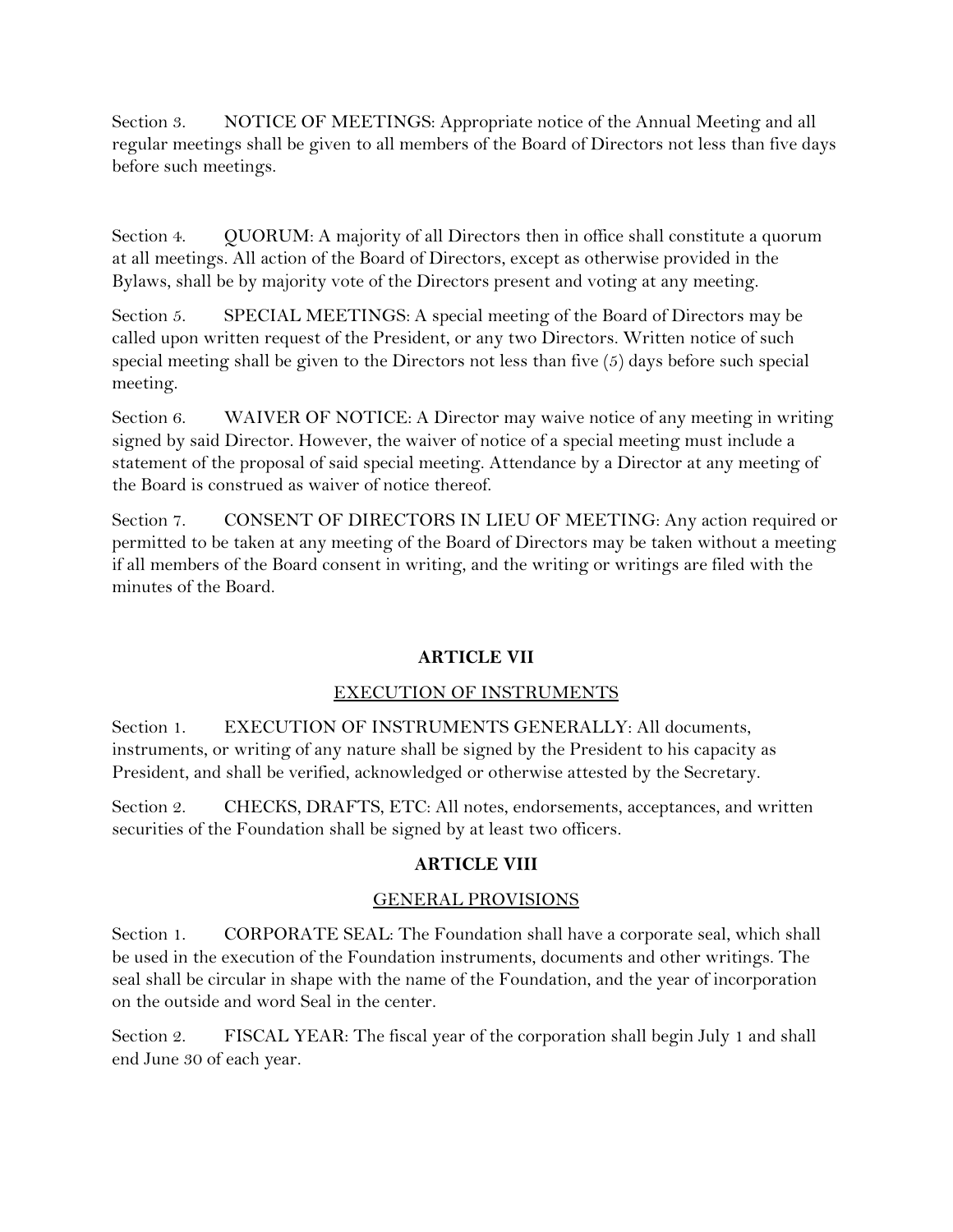Section 3. ANNUAL AUDIT: The books of the Foundation and of its Treasurer shall be reviewed annually by an independent auditor. Copies of each annual review shall be filed with the Foundation's Board of Directors.

Section 4. BOND FOR TREASURER: The Treasurer for the Foundation shall perform such duties as set out elsewhere in the Bylaws. In the performance of these duties he shall be in charge of the funds for the Foundation. The Treasurer shall be bonded annually throughout his or her term as Treasurer, at the cost of the Foundation, and bond shall be in the amount set by the Board, exceeding the total value of funds controlled by the Treasurer during the next preceding fiscal year.

Section 5. LIABILITY INSURANCE: The Board of Directors shall provide liability insurance for all Directors and Officers of the Foundation. Liability insurance shall be in such amounts, as the Directors deem requisite for the position and function of the individuals insured. It is the purpose of this section to insure directors, officers, and employees from pecuniary loss for carrying out their duties and responsibilities as assigned by the Board.

Section 6. RULES: Robert's Rules of Order (the most recent edition) shall be the parliamentary authority for all matters of procedure not specifically covered by these Bylaws or by other specific rules of procedure adopted by the Directors of the Foundation.

Section 7. REPORT TO THE DIRECTORS: The President shall furnish a written report annually to all Directors of the Foundation.

Section 8. NON-PROFIT CORPORATION LAW: As to all matters not inconsistent with the Bylaws, the provision of the Pennsylvania Non-Profit Corporation Laws shall be applied for the purpose of governing the actions of this Foundation.

# **ARTICLE IX**

# GIFTS AND DONATIONS

Section 1. DESIGNATED GIFTS AND DONATIONS: Any gift or donation made to the Foundation, from any person, business or corporation, may be designated for a particular program or activity which is currently being carried on by the Foundation or may be designated to a particular purpose of the Foundation such as educational programming, equipment, supplies, scholarships to deserving students, cultural enrichment, or otherwise. Any designated gift, if accepted by the Foundation, shall be used only for the purposes for which it has been designated, unless the donor has not provided sufficient direction to permit use of the donation. In that event, the Board is authorized to designate that donation consistently with Foundation's Donor-Designated Contributions Policy. The Board is empowered to reject any gifts, which it deems inappropriate.

Section 2. UNDESIGNATED GIFTS AND DONATIONS: Any gift or donation received by the Foundation which is not designated for a particular purpose, shall be used by the Foundation in such manner, as the Board deems best, consistent with the mission of the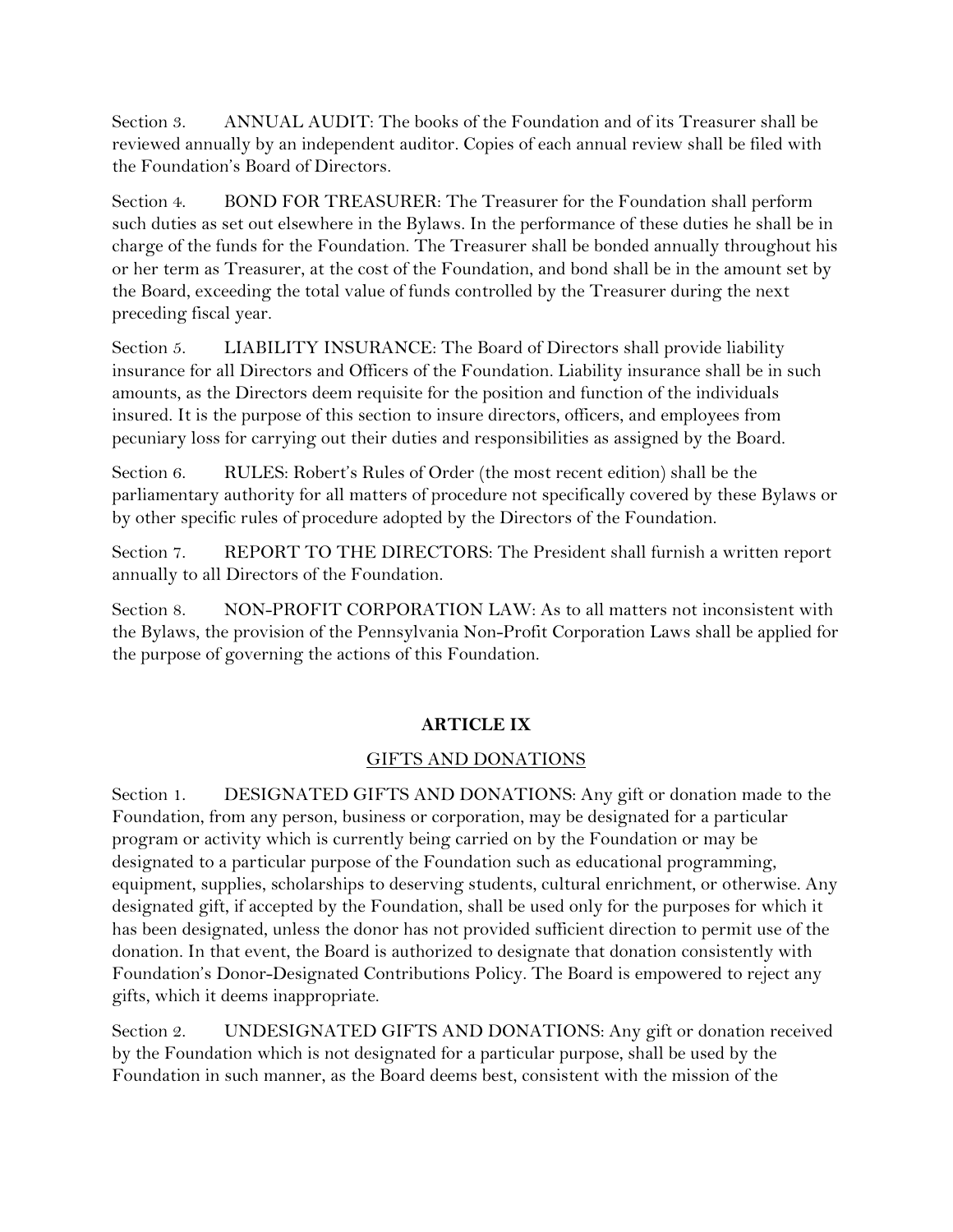Foundation as specified here in. Undesignated gifts may be merged by the Foundation with other undesignated gifts and used as a single unrestricted fund.

Section 3. DEDICATION OF ASSETS: The properties and assets of this non-profit corporation are irrevocably dedicated to the educational purposes of Halifax Communities That Care. No part of the net earnings, properties or assets of this corporation on dissolution or otherwise, shall insure to the benefit of any private person or individual or trustee of this corporation. On liquidation of dissolution, all property and assets and obligations shall be distributed and paid over to an organization dedicated to educational purposes, providing that the organization continues to be dedicated to the exempt purposes, specified in the Internal Revenue Code Section 501(c)(3).

### **ARTICLE X**

### NON-DISCRIMINATION

Section 1. No person shall be denied membership in the Halifax Wildcat Education Foundation based on age, race, color, national origin, religion, ancestry, sex, disabling condition, sexual orientation, or economic status.

## **ARTICLE XI**

## **AMENDMENTS**

Section 1. AMENDMENTS: These Bylaws and Articles of Incorporation of the Foundation may be amended or repealed, or new Bylaws may be adopted, by an affirmative vote of two-thirds of all persons then serving on the Board of Directors, provided that notice of the intention to amend, repeal, or make addition to the Articles of Bylaws is contained in the notice of the meeting.

\_\_\_\_\_\_\_\_\_\_\_\_\_\_\_\_\_\_\_\_\_\_\_\_\_\_\_\_\_\_\_\_ \_\_\_\_\_\_\_\_\_\_\_\_\_\_\_\_\_\_\_\_\_\_\_\_\_\_\_\_\_\_\_\_

\_\_\_\_\_\_\_\_\_\_\_\_\_\_\_\_\_\_\_\_\_\_\_\_\_\_\_\_\_\_\_\_ \_\_\_\_\_\_\_\_\_\_\_\_\_\_\_\_\_\_\_\_\_\_\_\_\_\_\_\_\_\_\_\_

Adopted the  $\qquad \qquad$  day of  $\qquad \qquad$ , 2016

\_\_\_\_\_\_\_\_\_\_\_\_\_\_\_\_\_\_\_\_\_\_\_\_\_\_\_\_\_\_\_\_ \_\_\_\_\_\_\_\_\_\_\_\_\_\_\_\_\_\_\_\_\_\_\_\_\_\_\_\_\_\_\_\_ President Vice President

Treasurer Secretary

Director Director